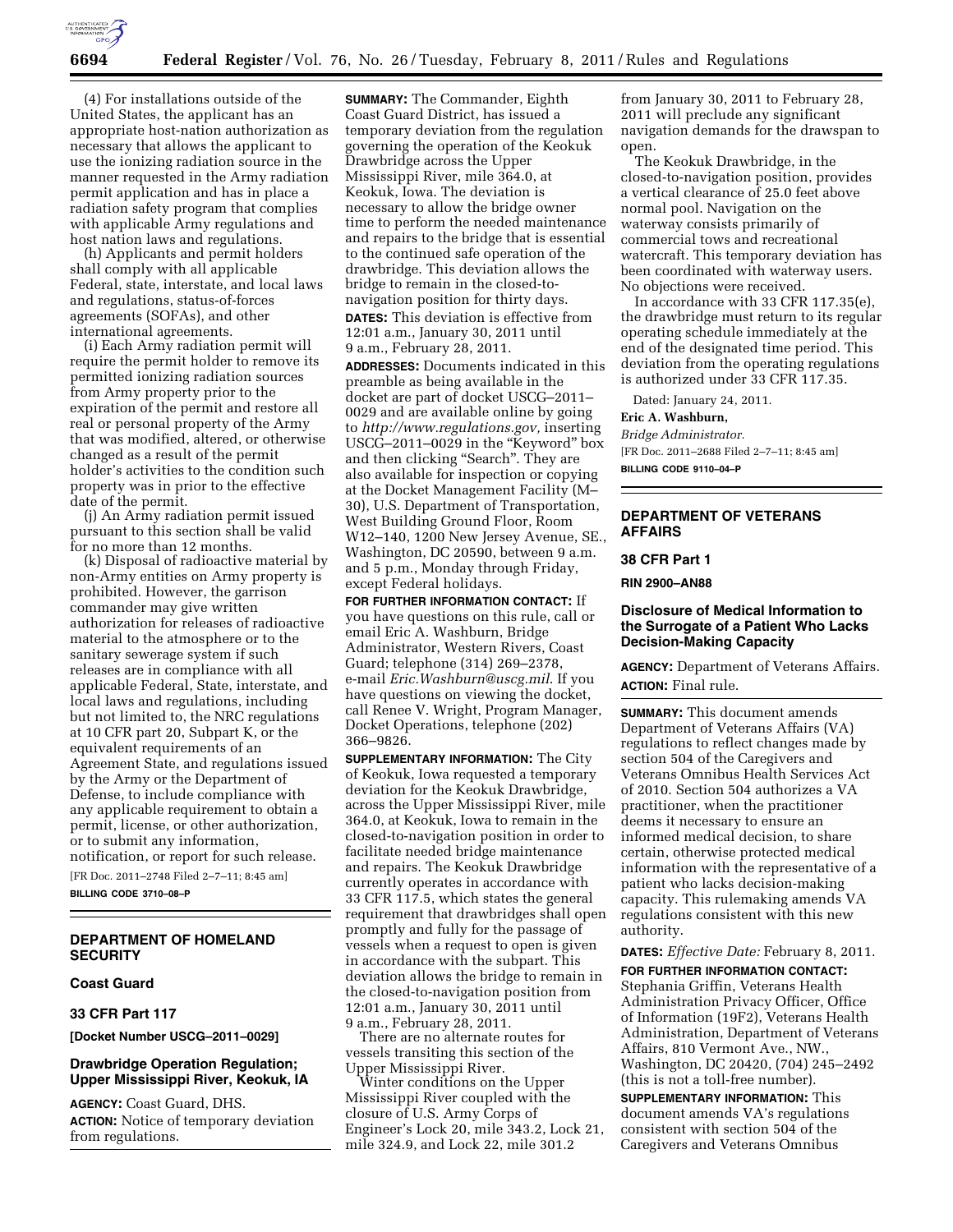Health Service Act of 2010, Public Law 111–163. The revisions in this rulemaking restate the new statutory authority so that our regulations accurately state that practitioners can disclose certain protected information to a patient's representative under the specified circumstances. Because the revisions merely restate or interpret statutory provisions, we have not provided the public with the opportunity to comment on these changes.

Section 504 of Public Law 111–163 amended 38 U.S.C. 7332(b)(2), which governs the confidentiality of certain medical records. Generally, section 7332 bars VA from disclosing the content of any record of the identity, diagnosis, prognosis, or treatment of patient that is maintained in connection with any VA program or activity relating to drug abuse, alcoholism or alcohol abuse, infection with the human immunodeficiency virus, or sickle cell anemia, without first obtaining the written consent of the patient. 38 U.S.C. 7332(a)(1), (b)(1). However, under section 7332(b)(2), VA may disclose such records "[w]hether or not [the] patient \* \* \* gives written consent'' under circumstances specified in subparagraphs following subsection (b)(2). In section 504, Congress added a new subparagraph (b)(2)(F) to 38 U.S.C. 7332, which states that the records may be disclosed without consent as follows: ''To a representative of a patient who lacks decision-making capacity, when a practitioner deems the content of the given record necessary for that representative to make an informed decision regarding the patient's treatment.''

This rulemaking adds a new regulation, which incorporates the statutory amendment regarding disclosures to patients' representatives (38 CFR 1.484), and amends an existing VA regulation to clarify the meaning of terms used in the new section (38 CFR 1.460).

First, we are amending § 1.460, the regulation that contains definitions applicable to 38 CFR 1.460 through 1.499, which concern the confidentiality of information relating to drug abuse, alcoholism or alcohol abuse, infection with the human immunodeficiency virus, or sickle cell anemia in VA records and are applicable in combination with other regulations pertaining to the release of information from VA records. We are adding definitions of "decision-making capacity," "practitioner," and "surrogate" to 38 CFR 1.460. These terms appear only in 38 CFR 1.484, the new section implementing the new statutory

provision; however, we are including them in the general definitions regulation because we believe that, at some point in the future, the definitions may be applicable to other disclosure of information regulations. We want to make sure that the terms will be used consistently throughout this body of regulations. We are adding these definitions for purposes of clarification and interpretation only and intend no substantive change regarding the additional authority granted by Congress in the amendment to section 7332.

In amended 38 CFR 1.460, ''decisionmaking capacity'' and ''practitioner'' are defined as ''ha[ving] the same meaning set forth in 38 CFR 17.32(a)." This is consistent with the plain language and intent of 38 U.S.C. 7332(b)(2)(F). The purpose of § 17.32(a) is to provide definitions in the context of providing informed consent. The amendment to fnl;38 U.S.C. 7332 likewise is intended to assist a patient's representative in making ''an informed decision regarding the patient's treatment.'' Moreover, § 17.32(a) specifically is authorized by 38 U.S.C. 7331–7334.

Under 38 U.S.C. 7332(b)(2)(F)(i), VA is authorized to release the identified medical information to a "representative," which is defined in 38 U.S.C. 7332 (b)(2)(F)(ii) as ''an individual, organization, or other body authorized under [38 U.S.C. 7331] and its implementing regulations to give informed consent on behalf of a patient who lacks decision-making capacity." As noted above, 38 CFR 17.32(a) is one such ''implementing regulation[ ].'' Therein, we define a "surrogate" as "an individual, organization, or other body authorized under [38 CFR 17.32] to give informed consent on behalf of a patient who lacks decision-making capacity." Because the existing definition of "surrogate" is substantively identical to the statutory definition of ''representative,'' we interpret ''representative'' as used by Congress in section  $7332(b)(2)(F)(ii)$  to mean "surrogate." This will promote clarity, cohesiveness, and consistency in our regulations.

We are adding 38 CFR 1.484 to state, in a regulation, the new authority provided by 38 U.S.C. 7332(b)(2)(F). The language of the regulation is derived directly, almost verbatim, from section 7332. This language is clear on its face and easy for practitioners to apply.

We note that we are not revising 38 CFR 1.465(a), because a ''court appointed legal guardian'' meets the statutory definition of "surrogate" under 38 CFR 1.460 and 17.32(a). We also find it unnecessary to revise 38 CFR 1.487

through 1.496 because these regulations authorize disclosure based on authority independent of 38 U.S.C. 7332(b)(2)(F).

#### **Administrative Procedure Act**

VA finds, in accordance with 5 U.S.C. 553(b)(A) of the Administrative Procedure Act (APA), that this final rule merely incorporates statutory provisions or interprets those provisions. Therefore, the provisions of the APA regarding notice of proposed rulemaking and opportunities for public participation are not applicable. Further, pursuant to section 553(d)(2), this final rule is exempt from the APA's 30-day delayed effective date requirement.

#### **Unfunded Mandates**

The Unfunded Mandates Reform Act of 1995 requires, at 2 U.S.C. 1532, that agencies prepare an assessment of anticipated costs and benefits before issuing any rule that may result in an expenditure by state, local, and tribal governments, in the aggregate, or by the private sector, of \$100 million or more (adjusted annually for inflation) in any given year. This final rule will have no such effect on state, local, and tribal governments, or on the private sector.

#### **Paperwork Reduction Act**

This final rule does not contain any collections of information under the Paperwork Reduction Act (44 U.S.C. 3501–3520).

## **Executive Order 12866**

Executive Order 12866 directs agencies to assess all costs and benefits of available regulatory alternatives and, when regulation is necessary, to select regulatory approaches that maximize net benefits (including potential economic, environmental, public health and safety, and other advantages; distributive impacts; and equity). The Executive Order classifies a regulatory action as a ''significant regulatory action,'' requiring review by the Office of Management and Budget (OMB) unless OMB waives such review, if it is a regulatory action that is likely to result in a rule that may: (1) Have an annual effect on the economy of \$100 million or more or adversely affect in a material way the economy, a sector of the economy, productivity, competition, jobs, the environment, public health or safety, or state, local, or tribal governments or communities; (2) create a serious inconsistency or otherwise interfere with an action taken or planned by another agency; (3) materially alter the budgetary impact of entitlements, grants, user fees, or loan programs or the rights and obligations of